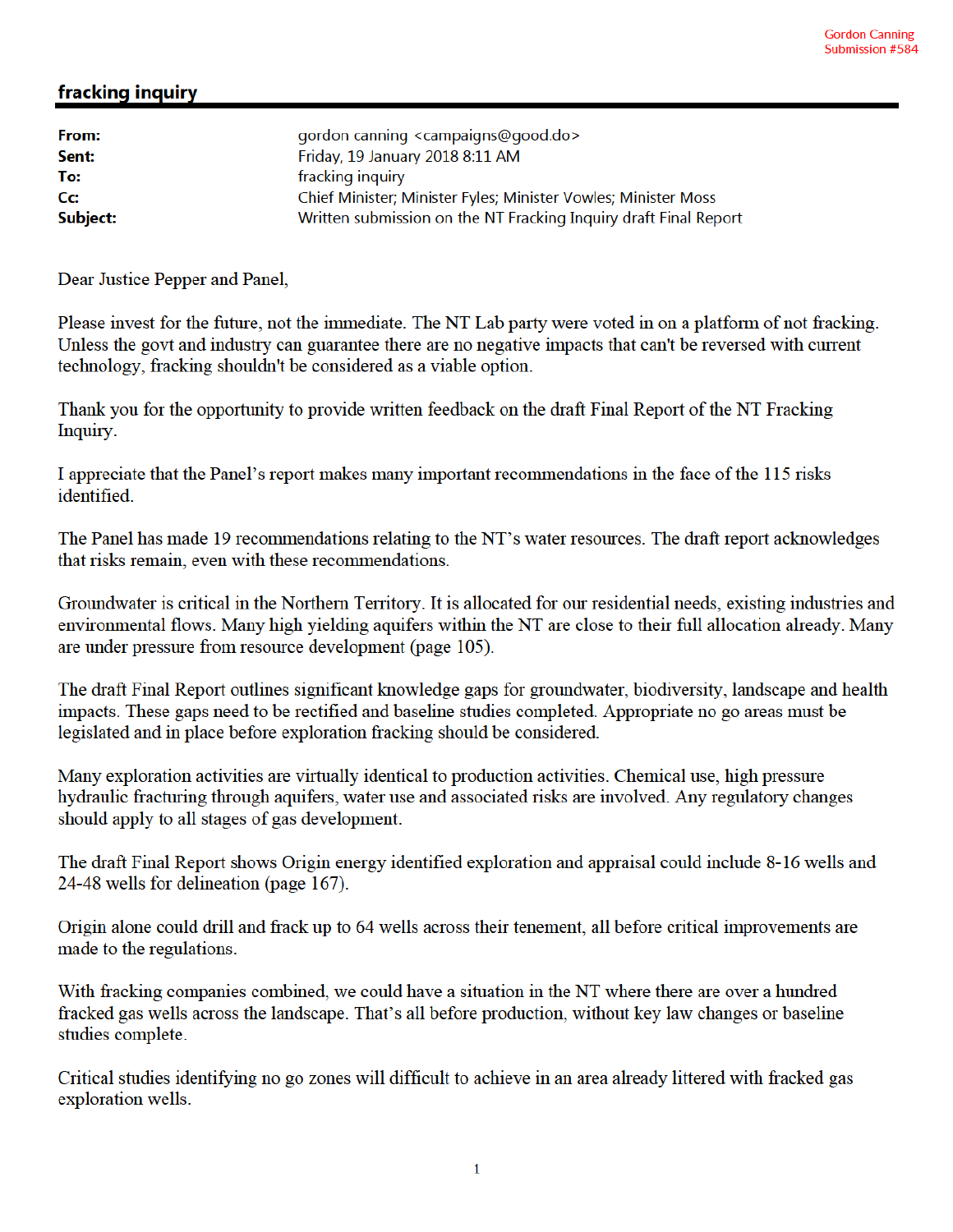I support the swath of new regulations and legislation required to try and protect landholders and water. However, that work needs to happen before the oil and gas industry is permitted to start fracking in the Northern Territory again.

The below critical recommendations must be improved and work completed BEFORE EXPLORATION fracking takes place.

Recommendation 5.1 (Enforceable code of practice for abandonment of onshore gas wells)

Recommendation 5.6 (Wastewater management framework)

Recommendation 7.1 (Water Act amended for shale extraction licence and payment for water)

Recommendation 7.4 (Strategic regional environmental and baseline assessment (SREBA), including a regional groundwater model, be developed and undertaken)

Recommendation 8.4 (Fire management plan and 10 year baseline assessment)

Recommendation 9.2 (Code of practice be developed and implemented for monitoring, detection and reporting of methane emissions)

Recommendation 10.1 (Human Health Risk Assessment prepared and approved)

Recommendation 12.11 (Social impact management plan) This recommendation should also be extended to allow for the legal right to say 'no' to fracking.

Recommendation 14.1 (Design and implement a full cost recovery system for fracking regulation)

Recommendation 14.16 (Legislation to regulate seismic surveys, drilling, hydraulic fracturing, and well abandonment)

Recommendation 14.18 (Fit and proper person test)

Recommendation 15.1 (Strategic regional environmental and baseline assessment (SREBA) undertaken and no go zones implemented)

In the NT there is a saying, "Once you frack you can't go back." Exploration fracking is no different. The studies, legal improvements and no-go zones suggested by the panel are critical. They must be actioned before any further fracking exploration.

Let's not wait until the production phase to put in place critical new regulations and laws. We must avoid delays to the protection of the Northern Territory's water, landscapes and people.

Thank you for considering my feedback on this critical matter for the future of the Northern Territory.

Yours sincerely, gordon canning

This email was sent by gordon canning via Do Gooder, a website that allows people to contact you regarding issues they consider important. In accordance with web protocol FC 3834 we have set the FROM field of this email to our generic no-reply address at campaigns@good.do, however gordon provided an email address which we included in the REPLY-TO field.